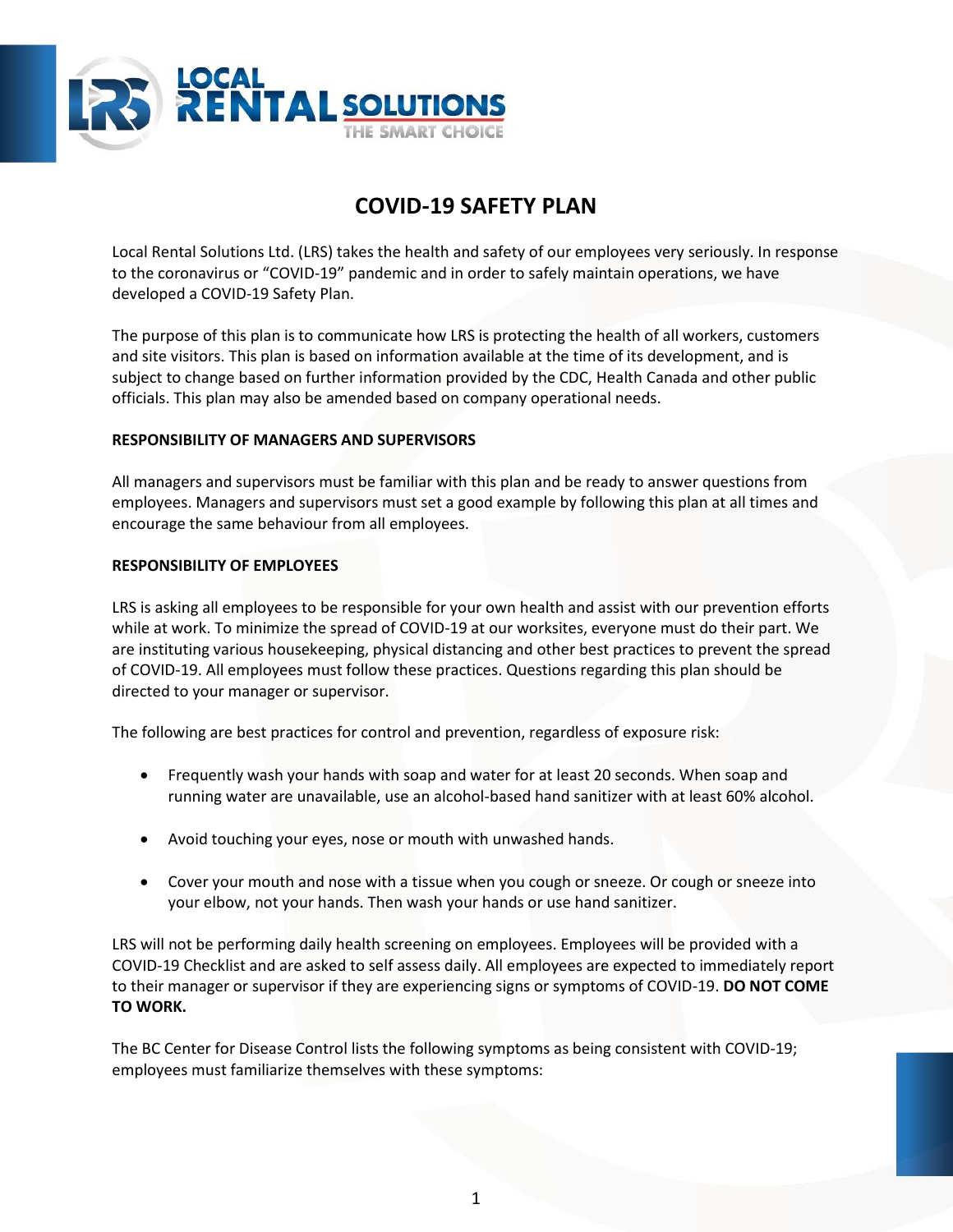

- Fever (average normal body temperature taken orally is about 37°C)
- Chills
- Cough or worsening of chronic cough
- Shortness of breath
- Sore throat
- Runny nose
- Loss of sense of smell or taste
- Headache
- Fatigue
- Diarrhea
- Loss of appetite
- Nausea and vomiting
- Muscle aches

While less common, symptoms can also include:

- Stuffy nose
- Conjunctivitis (pink eye)
- Dizziness, confusion
- Abdominal pain
- Skin rashes or discoloration of fingers or toes

COVID-19 symptoms can range from mild to severe. Sometimes people with COVID-19 have mild illness, but their symptoms may suddenly worsen in a few days.

# **WORKSITE PROTECTIVE MEASURES**

Local Rental Solutions Ltd. has instituted the following protective measures:

*General Safety Policies and Social Distance Rules*

- Signs will be posted at the entrance discouraging any person who is showing symptoms of COVID-19 from entering the business.
- Work stations will be separated to create an effective two meter separation where feasible.
- Office space is limited to the employee who the office is assigned to.
- Employees must maintain at least two meters of physical distance from each other, when feasible. Breaks and lunches will be staggered to prevent the grouping of employees and require at least a two meter distance between employees.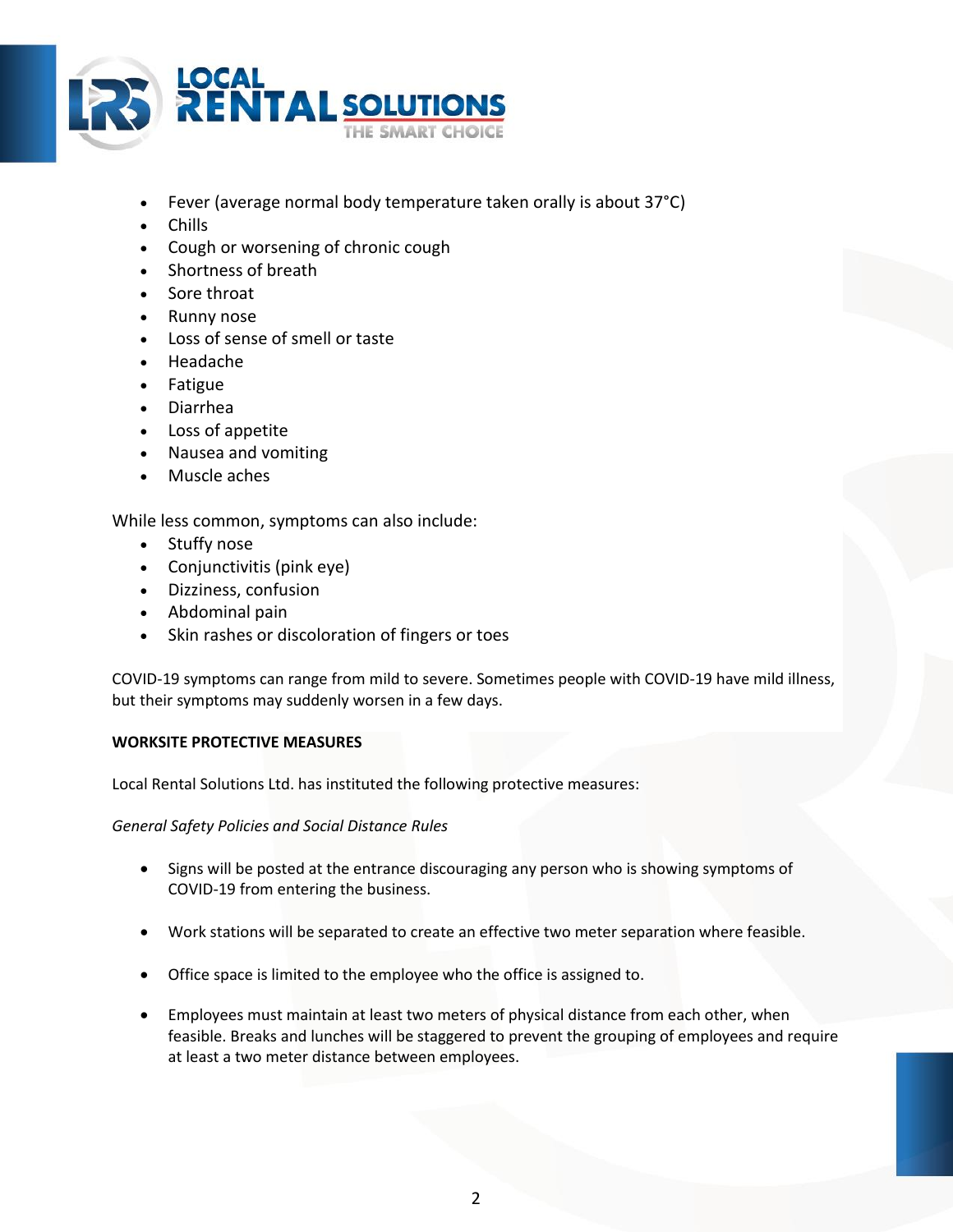

- All meetings will be held in a large space to allow at least a two meter distance between employees.
- In addition to access to running water and soap in the washroom, coffee station and tool room. Employees and customers have access to a hand sanitizer stations located in the show room beside the main door. Employees must wash their hands upon arriving for work, before and after breaks, after handling cash or other material, and before and after handling common tools.
- Employees should limit the use of co-workers' tools and equipment. To the extent tools must be shared, a disinfecting solution will be provided to clean tools before and after use.
- Employees are encouraged to minimize ride-sharing. While in vehicles, employees must ensure adequate ventilation and a maximum of two employees with passenger sitting in back seat on the right hand side of the vehicle. The use of masks is recommended.
- The company will provide a disinfecting solution to be use to clean contact points in vehicles and equipment before and after use.

# *Delivered or Returned Rented Equipment*

- Customer returned equipment is to be sprayed with a disinfecting solution and wiped down upon return.
- Equipment is to be sprayed with a disinfecting solution and wiped down prior to any repairs commencing.
- Delivered equipment is to be sprayed with a disinfecting solution and wiped down prior to being handed over to the customer.

# *Worksite Visitors and Customers*

- Signs will be posted at the entrance discouraging any person who is showing symptoms of COVID-19 from entering the business.
- Customers will be asked to use the provided hand sanitizer.
- The number of customers will be limited to a maximum of two in the showroom at one time.
- LRS will install physical barriers or markings to indicate physical distance of two meters between another employee or customer.
- Site deliveries will be permitted but should be properly coordinated in line with minimal contact and cleaning protocols.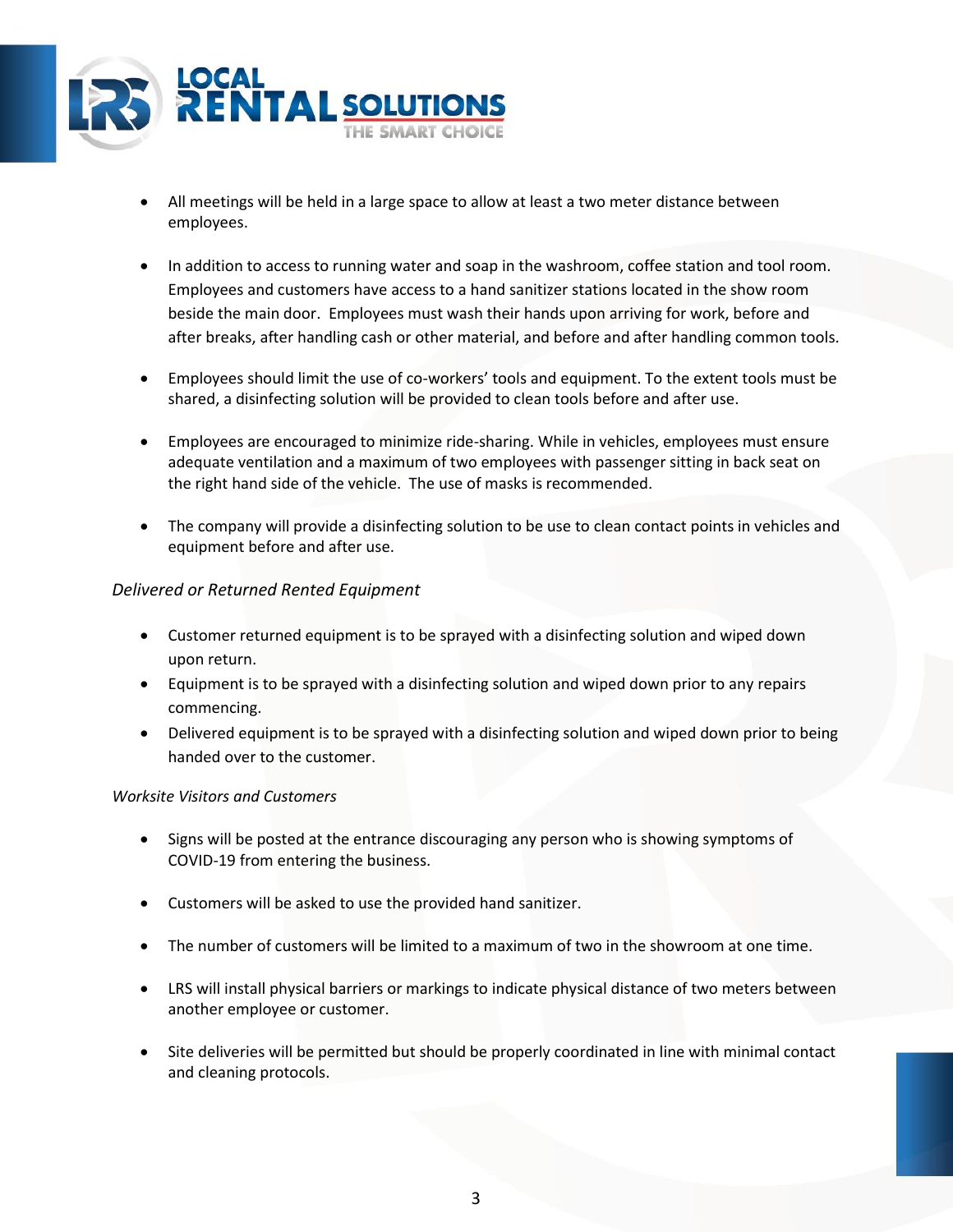

# **WORKPLACE CLEANING AND DISINFECTING**

Local Rental Solutions Ltd. has instituted regular housekeeping practices, which include cleaning and disinfecting frequently used tools and equipment, and other elements of the work environment, where possible. Employees should regularly do the same in their assigned work areas.

- Lunchrooms, boardrooms, washrooms, coffee station areas will be cleaned at least once per day. Employees performing cleaning will have access to proper personal protective equipment such as latex or vinyl gloves.
- High-touch surfaces such as photocopiers, printers, door handles, light switches, toilets, keyboards, telephones, pens and clipboards will be disinfected frequently.
- Any surfaces touched by customers such as pens and credit card machines, will be disinfected before and after use.
- Vehicles, equipment and tool touch points should be cleaned at least once per day and before change in operator.
- The company will maintain Safety Data Sheets of all disinfectants used on site.

# **EXPOSURE AND RESPONSE PLAN**

#### *Employee Exhibiting COVID-19 Symptoms*

If an employee exhibits COVID-19 symptoms the employee must contact their manager or supervisor, remain at home and contact their health provider. Employees can return to work after 10 days since symptoms first appear and 72 hours with no fever (without the use of fever-reducing medications) if other symptoms of COVID-19 are improving or they provide negative COVID-19 test result.

# *Employee Test Positive for COVID-19*

An employee who tests positive for COVID-19 will be directed to self-quarantine away for work for 14 days and provide a doctors note that they are fit to return to work.

#### **RESPONSE PLAN**

In the event an employee or customer tests positive for COVID-19, Local Rental Solutions Ltd. will conduct an investigation to determine employees who may have had close contact with the confirmedpositive employee in the prior 14 days and direct those individuals to self-quarantine for 14 days from the last date of close contact.